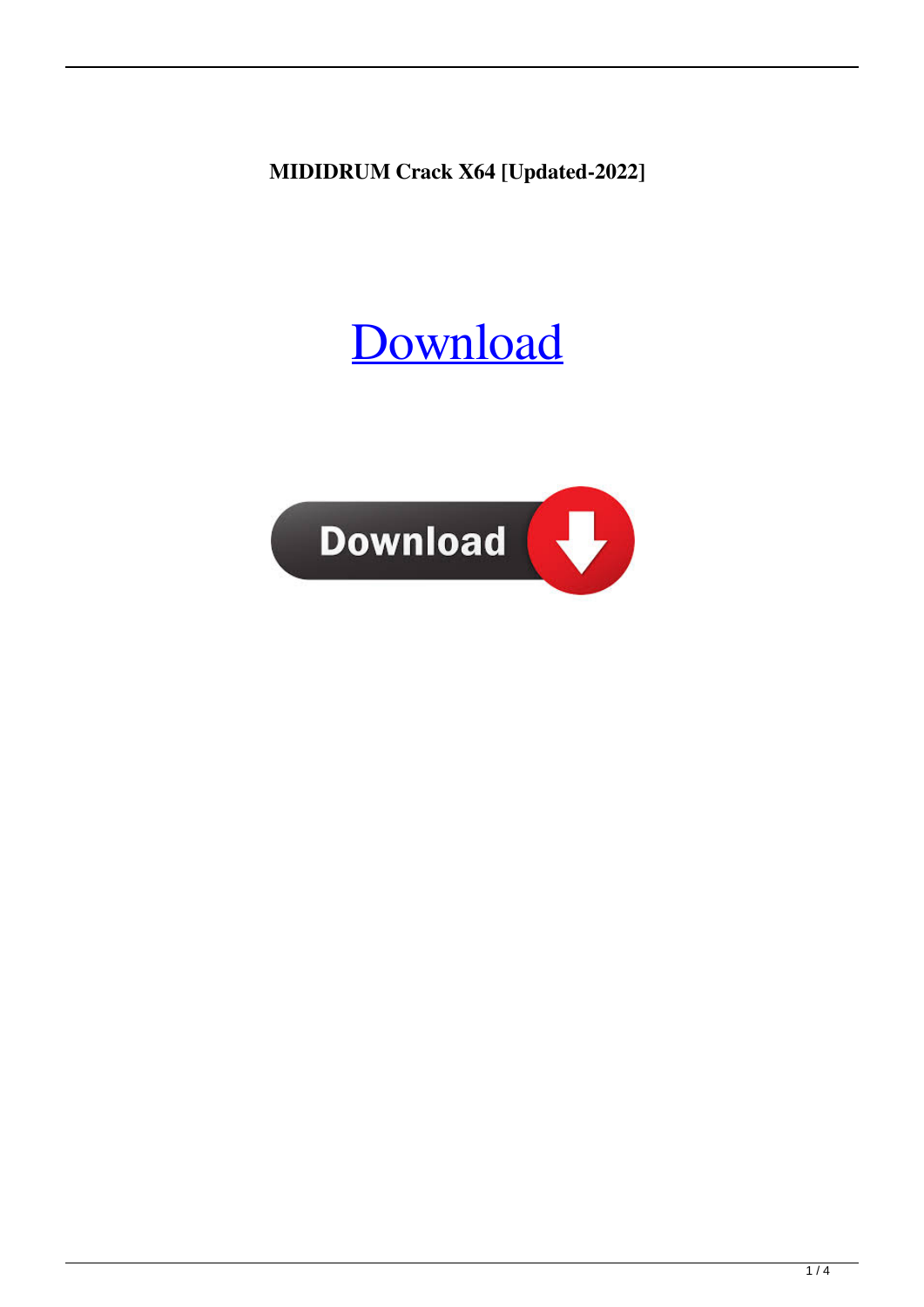## **MIDIDRUM Crack+ (LifeTime) Activation Code PC/Windows**

■ midi DRUM splits a track in one or more single track or midi tracks with the same program used by drums. In other words, if you play only one instrument with your hands, but if you play a drum program with a sequencer software, you can split that track.  $\mathbb Z$  midi DRUM is designed to read and write binary midi files in the format 0 or 1  $\mathbb Z$  midi DRUM can read tracks that are saved in the midi format 0 or 1  $\overline{p}$  midi DRUM can scan a midi file to find drums or drum program tracks.  $\overline{p}$  midi DRUM can copy drum notes from original track and gives a new control channel for each drum note  $\mathbb{Z}$  midi DRUM is useful to create a "blank" track for a program or a drum instrument. **I** midi DRUM is useful to make an empty track for a drum instrument, to assign to a note on a drum track, to create a track for a drum instrument, and to split a drum track.  $\eta$  midi DRUM is not useful to create tracks that play only one program with no drum notes in midi file (e.g. DAWS using drum track but no midi file)  $\mathbb{Z}$ midi DRUM can assign a different drum track to each drum note.  $\mathbb{Z}$  midi DRUM is useful to create drum tracks for a drum kit that play one drum instrument with one or more control tracks.  $\mathbb{Z}$  midi DRUM can add a new title for each midi track.  $\mathbb{Z}$  midi DRUM does not assign a different program track to each drum note or program track.  $\mathbb{Z}$  midi DRUM splits a midi track with drum instrument notes and copy drum notes and assigns a new control for each drum note.  $[2]$  midi DRUM can split one or more track if that track has a drum instrument track or drum track.  $\eta$  midi DRUM can save tracks in the midi format 0 or 1  $\eta$  midi DRUM can save or import tracks in the midi format 0 or 1.  $\mathbb{Z}$  midi DRUM can split a program track that has drum notes.  $\mathbb{Z}$ midi DRUM can split a program track that has drum notes and save a new drum track (track).  $[2]$  midi DRUM can save

#### **MIDIDRUM Crack Download [Latest-2022]**

81e310abbf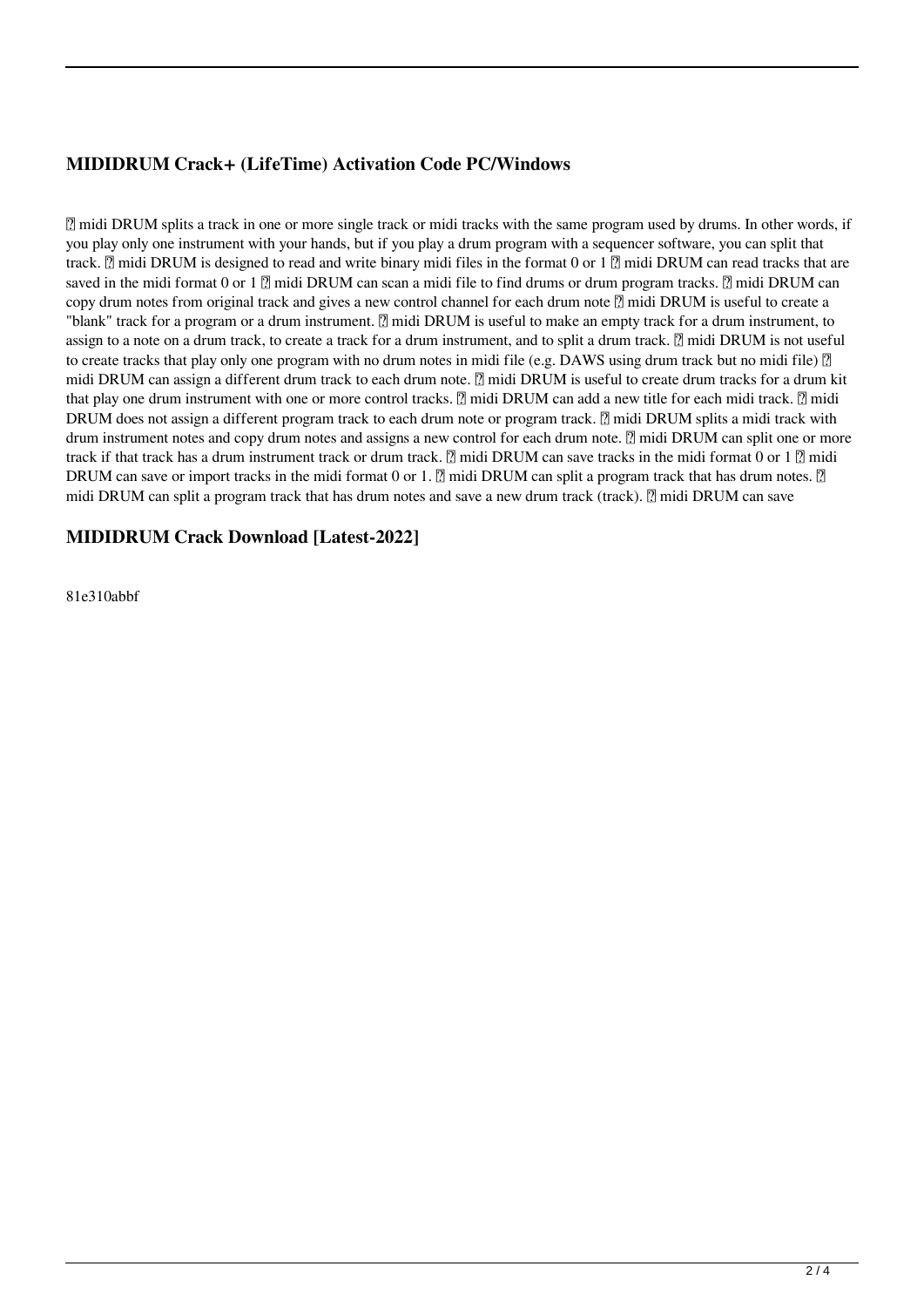### **MIDIDRUM Crack + [32|64bit]**

mididrum -d -h -d =option splits an input file into different tracks according to the drum and note on the midi files Note: Any file that ends with.mpl and does not contain any other midi notes will be used as drum midi files. For example, if the midi files are: file1.mid file2.mid file3.mid the midi file will be split into 3 tracks: file1.mpl file2.mpl file3.mpl If there is no drum in the midi files, the option -nodrums is also used to skip drum notes. Example 1 Enter the following command line: mididrum -d test.mid -o test.mpl -program4 -nodrums and you will get the output as: file1.mpl file2.mpl file3.mpl -o =option outputs splitted tracks into separate files example 1 Enter the following command line: mididrum -d test.mid -o test.mpl -program4 -nodrums Example 2 Enter the following command line: mididrum -d test.mid -o test.mpl -program4 =option splits an input file into different tracks according to the drum and note on the midi files with the assigned program #4 example 2 Enter the following command line: mididrum -d test.mid -o test.mpl -program4 -nodrums the midi file will be split into 3 tracks: file1.mpl file2.mpl file3.mpl Example 3 Enter the following command line: mididrum -d test.mid -o test.mpl -program4 -nodrums -drumtrack -h =option splits an input file into different tracks according to the drum and note on the midi files with the assigned program #4 and copy drum tracks with their controls example 3 Enter the following command line: mididrum -d test.mid -o test.mpl -program4 -nodrums -drumtrack -h Options: -nodrums

#### **What's New in the?**

 $\mathbb{R}$ mididrum is a simple command line program to split midi files into multiple tracks of each program or drum instrument.  $\mathbb{R}$ This command line software written in C language can be used to automate manual manual splitting.  $\mathbb{Z}$  You can use this command line software to auto split midi files into multiple tracks, including tracks that contain only midi data (for example if you use the command line without -program option).  $\mathbb{Z}$  To use the mididrum command line you need to compile it in a C++ environment.  $\mathbb{Z}$  To do so, you can install your C++ compiler from:  $\mathbb{Z}$   $\mathbb{Z}$  Alternatively, you can compile and use the command line as a Unix shell script.  $[2]$  This is very easy, just download a C++ compiler and compile the Unix shell script (here a GNU compiler).  $\mathbb{R}$  The script includes a short description of how to use the command line program.  $\mathbb{R}$  The script requires several parameters to work, so you can define the number of midi files to scan and the number of tracks to create.  $[$  You can use the command line to create the new tracks that split an already opened file.  $[$  You can use the command line to create the new tracks that split multiple midi files.  $\Box$  The mididrum command line is case sensitive, so you need to use the correct case of the track and track name.  $\mathbb{Z}$  The mididrum command line understands midi files of different formats:  $\mathbb{Z}$  0 - MIDI file with format 0  $[2]$  1 - MIDI file with format 1  $[2]$  2 - MIDI file with format 2  $[2]$  4 - MIDI file with format 4  $[2]$  5 - MIDI file with format 5  $[2]$ Mididrum can use any midi file, even if the number of tracks is too large or the file has another format.  $\eta$  To convert a file to the correct format, you need to convert it to a file with format 1.  $\mathbb{R}$  For example, you can convert a file with format 0 to a file with format 1 (or vice versa) by using the importmidi tool (available in Linux distros such as Ubuntu):  $\mathbb{Z}$  importmidi -n 801 -s 0 -f 1 -t 801